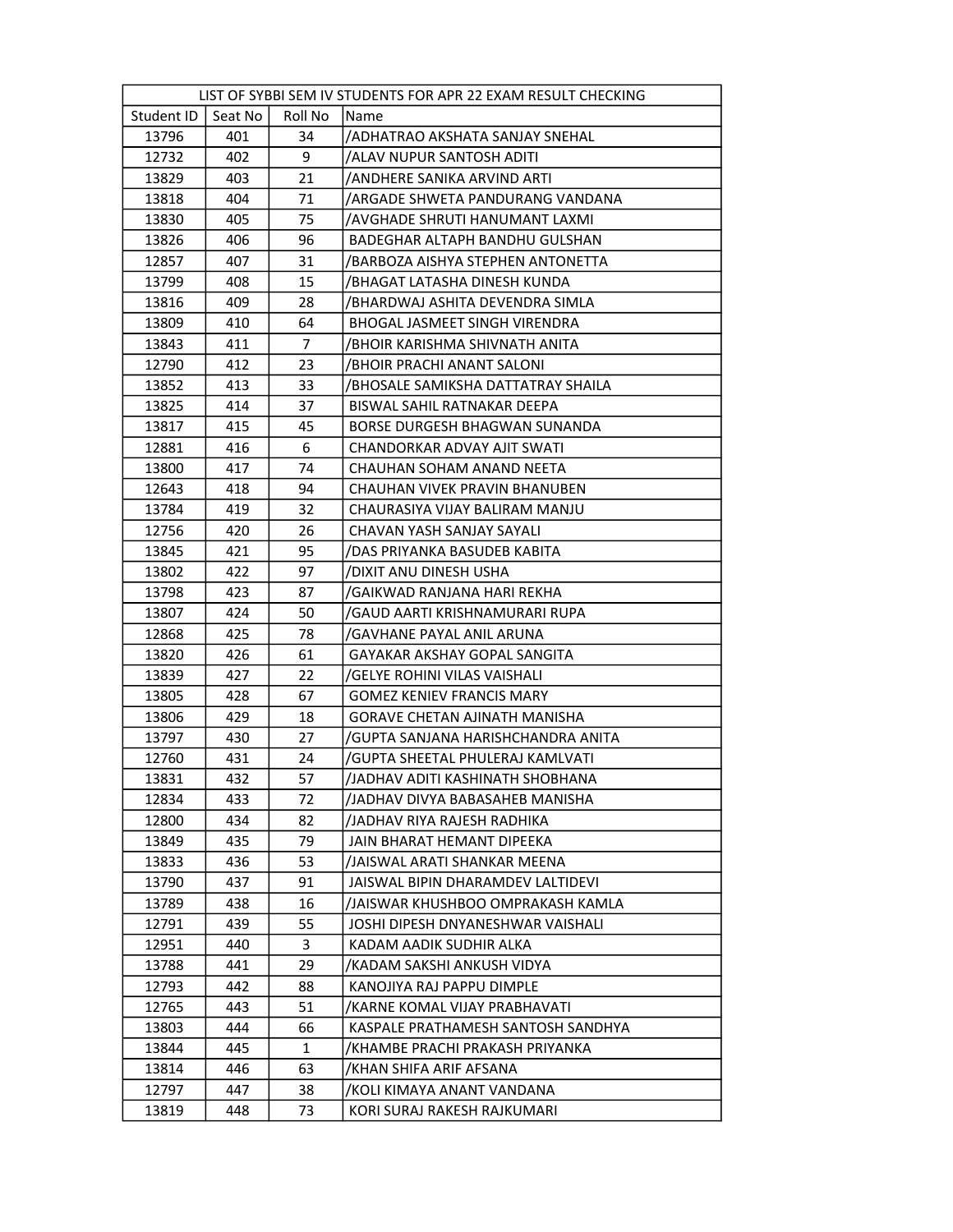| LIST OF SYBBI SEM IV STUDENTS FOR APR 22 EXAM RESULT CHECKING |         |         |                                          |  |  |
|---------------------------------------------------------------|---------|---------|------------------------------------------|--|--|
| Student ID                                                    | Seat No | Roll No | <b>Name</b>                              |  |  |
| 13815                                                         | 449     | 56      | /KUSHWAHA ANISHA RAJESH GEETA            |  |  |
| 12787                                                         | 450     | 46      | /LATHE GAURI SUNIL VAISHALI              |  |  |
| 13787                                                         | 451     | 12      | /LOHAR ANJALI MAHADEV DIPALI             |  |  |
| 12713                                                         | 452     | 8       | /MANDAVKAR RASHI PRAKASH PRITEE          |  |  |
| 13795                                                         | 453     | 17      | MANDHARE TUSHAR SANTOSH REKHA            |  |  |
| 13812                                                         | 454     | 36      | /MAURYA AARTI SADANAND RAMRATI           |  |  |
| 13783                                                         | 455     | 2       | /MHATRE DIVYA VISHNU SHALU               |  |  |
| 13810                                                         | 456     | 40      | /MHATRE KALYANI SANJEEVAN YOGITA         |  |  |
| 13791                                                         | 457     | 83      | MISHRA BALRAM SHYAMSUNDAR POONAM         |  |  |
| 12690                                                         | 458     | 30      | /MISHRA MONI RAMVINAY SHASHIKALA         |  |  |
| 12792                                                         | 459     | 89      | MISHRA MONU SUNIL REETA                  |  |  |
| 13835                                                         | 460     | 80      | /MISHRA SHIKHA KAILASH MANJU             |  |  |
| 13846                                                         | 461     | 20      | /MORE NIDHI NARENDRA PRATIDNYA           |  |  |
| 13801                                                         | 462     | 44      | NALAWADE PREM NANDKUMAR JYOTI            |  |  |
| 13836                                                         | 463     | 62      | /NIKAM ASHITI ASHOK POOJA                |  |  |
| 13838                                                         | 464     | 4       | /PATANKAR SEJAL CHANDRKANT RACHANA       |  |  |
| 12773                                                         | 465     | 39      | /PATIL HEMAVATI KISHOR MAYA              |  |  |
| 13824                                                         | 466     | 69      | /PATIL PRAJAKTA SANDEEP RUPALI           |  |  |
| 13834                                                         | 467     | 19      | /PAWAR RUTUJA SURESH SANDHYA             |  |  |
| 13853                                                         | 468     | 11      | /PAWSHE ACHAL PREMNATH REKHA             |  |  |
| 12692                                                         | 469     | 86      | /PRAJAPATI SONU BECHU SHEELA             |  |  |
| 13848                                                         | 470     | 93      | RAWAT KRISHNA NAGENDRA DULARI            |  |  |
| 13841                                                         | 471     | 13      | RAWOOL ADITYA YASHWANT ASHWINI           |  |  |
| 13827                                                         | 472     | 98      | /SAIL ADITI ANIL ARCHANA                 |  |  |
| 13822                                                         | 473     | 41      | SATAM SHUBHAM PRAKASH DIVYA              |  |  |
| 13804                                                         | 474     | 68      | SAWANT ATHARVA VILAS VISHAKHA            |  |  |
| 12777                                                         | 475     | 42      | /SAWANT MADHAVI NAVNATH VANDANA          |  |  |
| 13785                                                         | 476     | 25      | SHAIKH SAHIL TANVEER SULTANA             |  |  |
| 13823                                                         | 477     | 49      | SHARMA GAUTAM RAJESH REKHA               |  |  |
| 12768                                                         | 478     | 81      | /SHARMA POOJA ISHWAR SHEELA              |  |  |
| 12780                                                         | 479     | 70      | SHARMA RAHUL MANOJ SINDHU                |  |  |
| 13781                                                         | 480     | 60      | /SHETTY JANHAVI SHASHIKANT VISHALA       |  |  |
| 13832                                                         | 481     | 10      | SHINDE KUNAL ASHOK DEEPABEN              |  |  |
| 12738                                                         | 482     | 77      | /SHUKLA RITIKA MANOJ MAMTA               |  |  |
| 12832                                                         | 483     | 92      | SINGH SAMEER MANOJ URMILA                |  |  |
| 13821                                                         | 484     | 43      | /SOLANKI SHRADDHA MURJI JAYSHREE         |  |  |
| 13850                                                         | 485     | 52      | SURYAVANSHI RUTIK MADHUKAR SUSHAMA       |  |  |
| 13837                                                         | 486     | 35      | TAMBE AKSHAY GANESH SNEHAL               |  |  |
| 13847                                                         | 487     | 14      | TIDKE SANKET SHISHAKANT RANJANA          |  |  |
| 13854                                                         | 488     | 84      | /TRIVEDI ANANYA SANTOSH KIRAN            |  |  |
| 13050                                                         | 489     | 65      | /UMBARKAR SNEHAL RAVINDRA RACHANA        |  |  |
| 12728                                                         | 490     | 59      | /VAVIYA BHARTI LADHA AMRUT               |  |  |
| 12882                                                         | 491     | 99      | /VISHWAKARMA SUMAN PRAKASH KANCHAN       |  |  |
| 12712                                                         | 492     | 58      | /WADEKAR RASIKA JANARDAN SUMITRA         |  |  |
| 13811                                                         | 493     | 54      | /WAINGANKAR SAYALI SANDEEP SWATI         |  |  |
| 12718                                                         | 494     | 90      | YADAV AARTI RAMSEVAK MANJU               |  |  |
| 12799                                                         | 495     | 47      | YADAV AJAYKUMAR SAMARJEET SHOBHAVATIDEVI |  |  |
| 12788                                                         | 496     | 76      | YADAV JITENDRA LALJI SAVITA              |  |  |